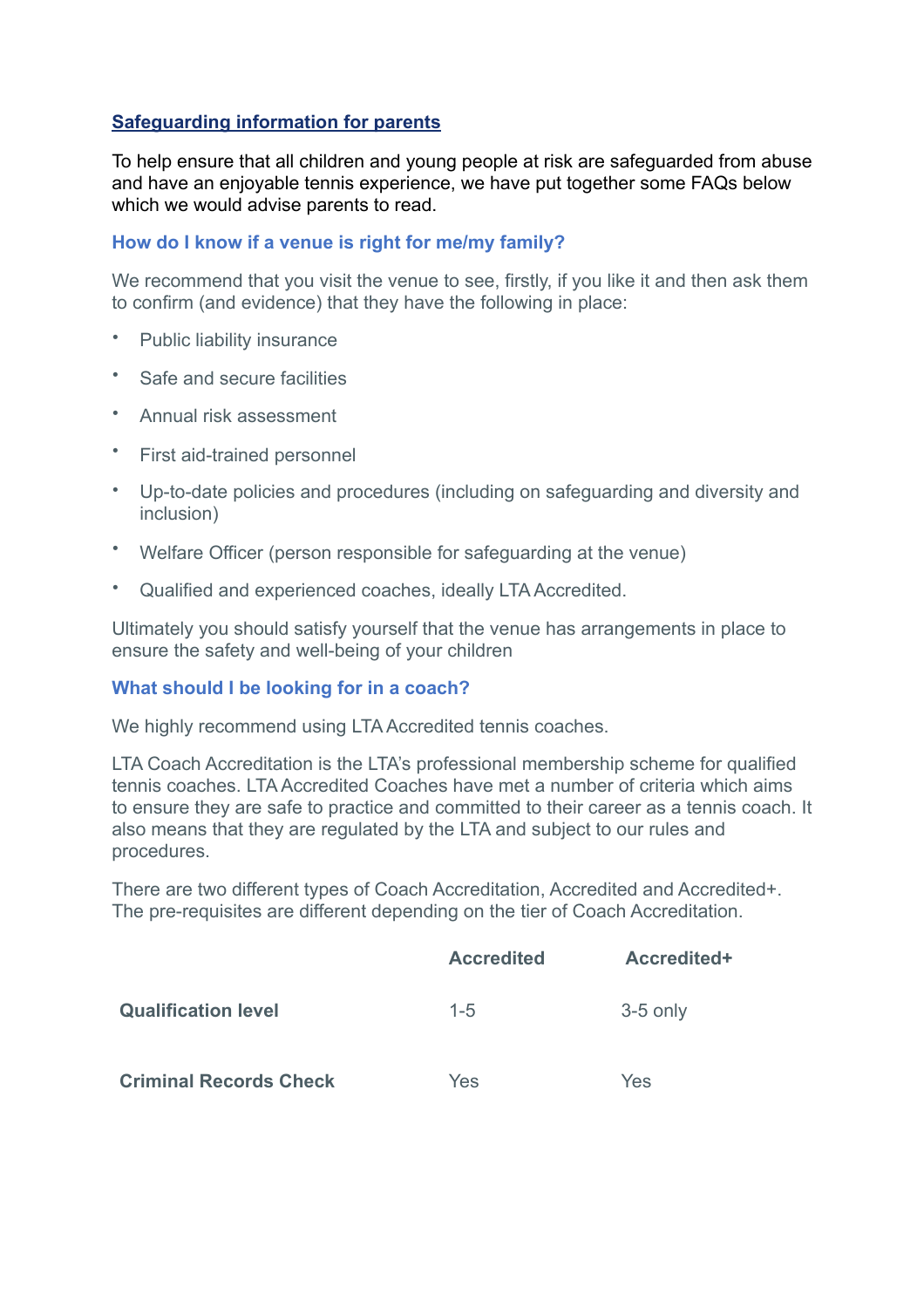| <b>First Aid certified</b>   | Yes     | Yes      |
|------------------------------|---------|----------|
| <b>Safeguarding Training</b> | Yes     | Yes      |
| <b>Annual CPD Commitment</b> | 0 hours | 15 hours |

# **How do I know if a coach is accredited?**

Accredited Coaches are able to download and print a certificate from the LTA website proving their status as Accredited or Accredited+. The certificate shows the dates of the accreditation period, as well as the date on which the certificate was printed. You can also use the [Find a Coach tool](https://www.lta.org.uk/play-compete/get-on-court/find-a-tennis-coach/) or call the LTA directly on 020 8487 7000.

### **How do I know if a venue is right for me/my family?**

We recommend that you visit the venue to see, firstly, if you like it and then ask them to confirm (and evidence) that they have the following in place:

- Public liability insurance
- Safe and secure facilities
- Annual risk assessment
- First aid-trained personnel
- Up-to-date policies and procedures (including on safeguarding and diversity and inclusion)
- Welfare Officer (person responsible for safeguarding at the venue)
- Qualified and experienced coaches, ideally LTA Accredited.

Ultimately you should satisfy yourself that the venue has arrangements in place to ensure the safety and well-being of your children

### **Can I use a coach who is not accredited?**

Yes, you can, although we do recommend using Accredited Coaches for the reasons given above. If you intend to use a coach who is not LTA Accredited, you should ask them to confirm (and evidence) the following:

- Appropriate qualification and experience
- Relevant insurance, including public liability
- First aid certified within the last three years
- Safeguarding trained within the last three years